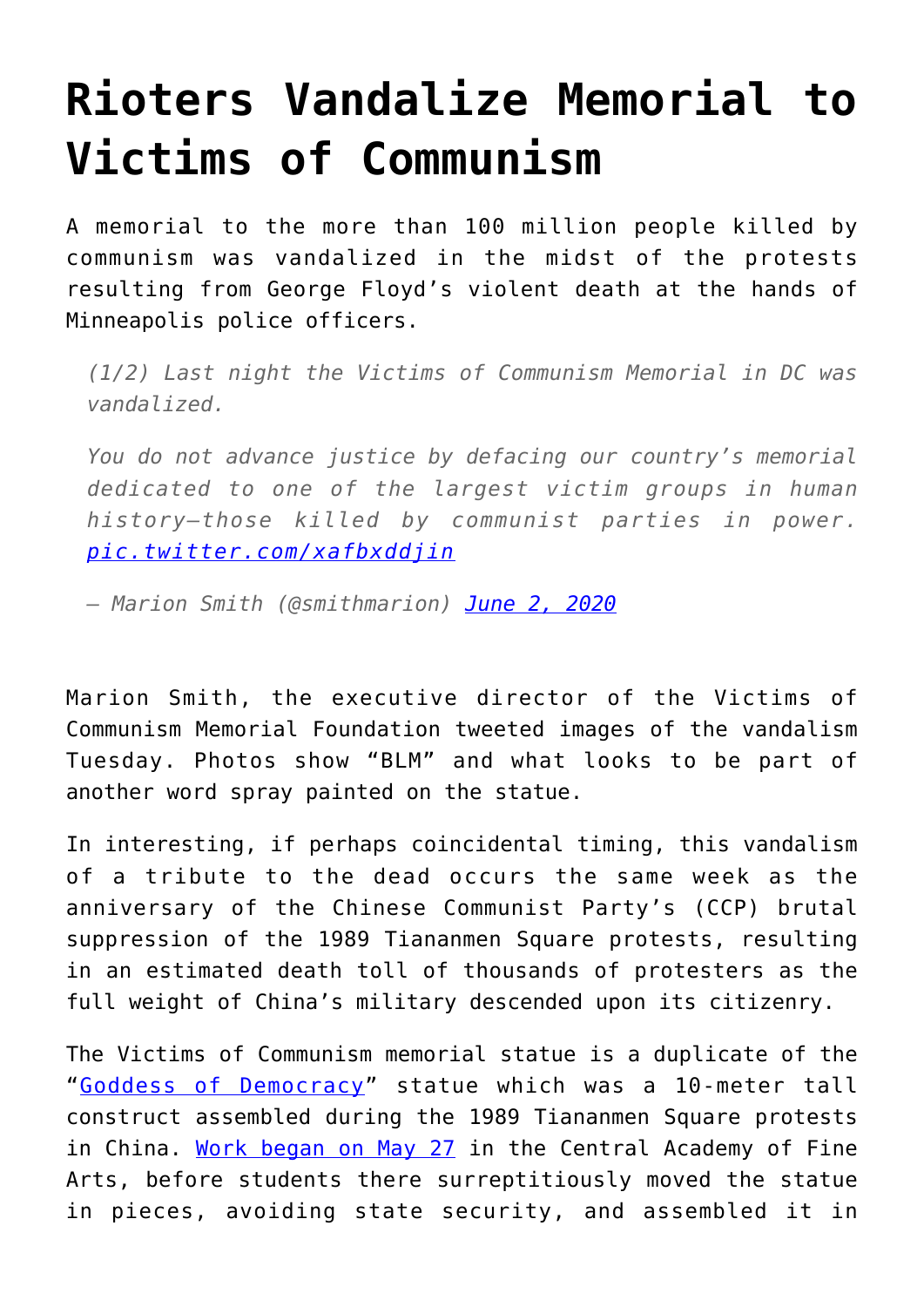Tiananmen Square on May 30.

She stood for only five days before a [People's Liberation Army](https://books.google.com/books?id=V_7EDwAAQBAJ&pg=PA139&lpg=PA139&dq=Essay+%22The+Birth+of+the+Goddess+of+Democracy%22&source=bl&ots=VlVOtGcFCz&sig=ACfU3U1JSCnniOSdVS7Fv5OEDvbygFVSDg&hl=en&sa=X&ved=2ahUKEwjdpO-Ms-bpAhWyKH0KHSASARMQ6AEwAXoECAkQAQ#v=snippet&q=the%20toppling%20of%20the%20goddess&f=false) [tank toppled her on live television](https://books.google.com/books?id=V_7EDwAAQBAJ&pg=PA139&lpg=PA139&dq=Essay+%22The+Birth+of+the+Goddess+of+Democracy%22&source=bl&ots=VlVOtGcFCz&sig=ACfU3U1JSCnniOSdVS7Fv5OEDvbygFVSDg&hl=en&sa=X&ved=2ahUKEwjdpO-Ms-bpAhWyKH0KHSASARMQ6AEwAXoECAkQAQ#v=snippet&q=the%20toppling%20of%20the%20goddess&f=false) on the CCP's orders.

Again, hundreds or thousands of people died working for democracy and freedom as the Goddess of Democracy fell at the hand of a tyrannical regime. Throughout the 20<sup>th</sup> century and into the  $21^{st}$ , Communism has oppressed people around the globe, and resulted in the deaths of roughly 100 million people. It's not even as if this is a racial issue, as Communism has oppressed people of all races, religions, and creeds from Russia and Poland, to Cuba and Nicaragua, to China and Cambodia, to Egypt and Guinea-Bissau.

To be sure, there are thousands of peaceful protesters who are legitimately protesting the death of George Floyd at the hands of Minneapolis police officers. Yet to attack such a memorial during the midst of protests that supposedly have a goal of challenging government oppression toward part of its citizenry is incredibly wrongheaded and ill-informed.

Rioters, and the vandals who desecrated the Victims of Communism memorial, are not only missing the point, they are subverting the efforts of those who really seek justice.

With [reports of Antifa involvement](https://www.foxnews.com/us/antifa-arrests-coming-riots-suburbs) in riots across the country, and Smith's note that the memorial has been [targeted](https://twitter.com/smithmarion/status/1267867112095260673) [by Antifa and socialist agitators](https://twitter.com/smithmarion/status/1267867112095260673) before, it is clear that there are many people using George Floyd's tragic death as an excuse and cover, and engage in political and criminal activities condemned by Floyd's family, completely unrelated to the original cause of the protests.

But that doesn't matter to the rioters. They have utopia to bring about, and the ends justify the means after all, don't they?